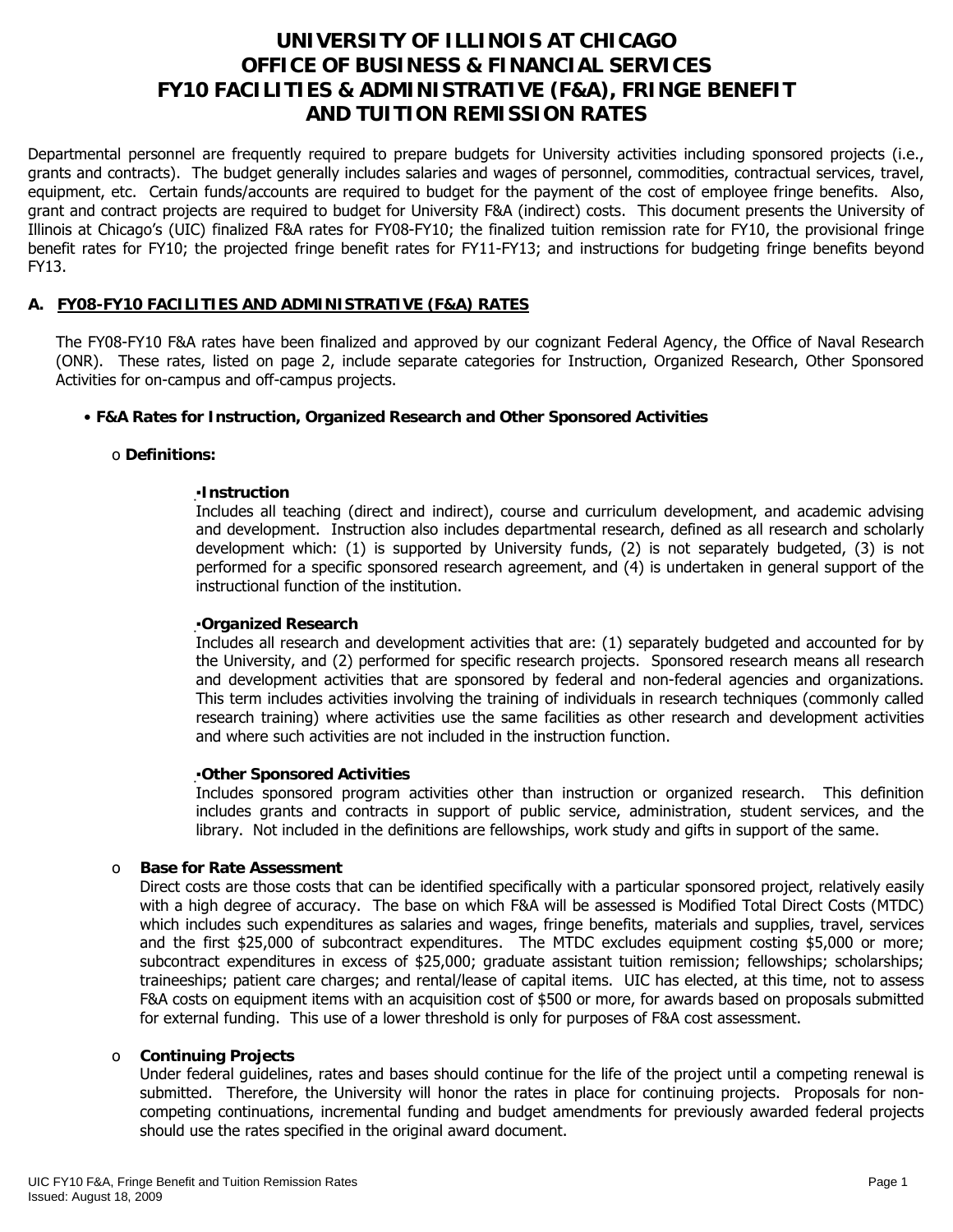## o **Use of On-/Off-Campus Rate**

The on-campus rate should be used for proposals where all work is done using University facilities. The On-Campus rate is to be assessed except when a portion of the sponsored agreement is performed at an off-campus site. The criteria for utilization of the off-campus rate consists of all of the following: (a) performance at the offcampus site must be on a continuous basis; intermittent performance is not sufficient; (b) the University personnel working or engaged on the project must be physically located at an off-campus site; and (c) the offcampus performance must be of sufficient duration; normally a full semester, summer term or period of performance of the sponsored agreement. The space on the South Campus and at 2242 W Harrison that the University leases to UIC departments is considered off-campus. The off-campus rate will be used for the offcampus portion of the work on a sponsored agreement.

Off-campus costs may include costs incurred at the off-campus site for salaries, related benefits, supplies, utility costs, rent, local travel and other similar costs, which are treated as direct. Travel to and from an off-campus site is considered an off-campus cost.

# • **F&A Rates for Clinical Drug Trials**

#### o **Definition:**

These include studies performed for private sponsors which involve human subjects in drug protocols.

## o **Base for Rate Assessment**

The base for rate assessment is total direct costs. Total direct costs include all costs charged to a sponsored program account, excluding indirect costs, costs of education allowance and administrative allowances.

| <b>CHICAGO CAMPUS FACILITIES AND ADMINISTRATIVE (F&amp;A) RATES</b>                                                                                                                                                                                                                   |                  |                   |  |  |  |  |
|---------------------------------------------------------------------------------------------------------------------------------------------------------------------------------------------------------------------------------------------------------------------------------------|------------------|-------------------|--|--|--|--|
| FY08-FY10 FACILITIES AND ADMINISTRATIVE (F&A) RATES                                                                                                                                                                                                                                   | <b>ON-CAMPUS</b> | <b>OFF-CAMPUS</b> |  |  |  |  |
| Instruction                                                                                                                                                                                                                                                                           | 40.4%            | 26.0%             |  |  |  |  |
| Organized Research                                                                                                                                                                                                                                                                    | 26.0%<br>57.0%   |                   |  |  |  |  |
| <b>Other Sponsored Activities</b>                                                                                                                                                                                                                                                     | 26.0%<br>37.1%   |                   |  |  |  |  |
| Base is Modified Total Direct Costs (MTDC) which excludes equipment costing \$500 or more, subcontract expenditures in<br>excess of \$25,000, graduate assistant tuition remission fellowships, scholarships, traineeships, patient care charges and<br>rental/lease of capital items |                  |                   |  |  |  |  |
| <b>CLINICAL DRUG TRIALS F&amp;A RATE</b>                                                                                                                                                                                                                                              | 25.0%            | 25.0%             |  |  |  |  |
| This rate was established during FY1994 for non-federally funded clinical drug studies and is applied to Total Direct Costs (TDC).                                                                                                                                                    |                  |                   |  |  |  |  |

# **B. FY10 GRADUATE ASSISTANT TUITION REMISSION RATE (SPONSORED ACCOUNTS)**

The Fiscal Year 2010 graduate assistant tuition remission rate will remain 42%. Salaries of graduate assistants with tuition and fee waivers are the base for the assessment of the tuition remission rate. This rate is applied to all GA/RA/TAs working on sponsored programs. Please note that the campus also assesses a "GA tuition remission benefit cost" charge on non-sponsored accounts. More information on this charge is available here: [Memo on Tuition Remission for Graduate Assistants](https://www.obfs.uillinois.edu/common/pages/DisplayFile.aspx?itemId=436386).

#### **C. FY10 FRINGE BENEFITS RATES**

The amount charged to certain non state funds/accounts for employee fringe benefits is based on several employee fringe benefit factors. These employee fringe benefit factors include the classification of employee, employee hire date, employee retirement options, and the enrollment status of student employees. Fringe benefit rates are updated annually and audited and approved by the Federal government near the beginning of each fiscal year. Unlike facilities and administrative cost rates, changes in fringe benefit rates are assessed immediately when they become effective, even if the budgeted rates are different. The UIC FY10 Provisional Fringe Benefit rates included in the table on page 3 are effective July 1, 2009 with BW 16 and MN 8 pay periods (with the exception of Retirement, which is effective with BW 15 and MN 7). Please refer to [Substantial Presence](http://www.uic.edu/com/gme/rpm_comp___benefits.htm#real_substantial_pres) for additional fringe benefit information related to residents on J-1, J-2, F-1 and F-2 visas.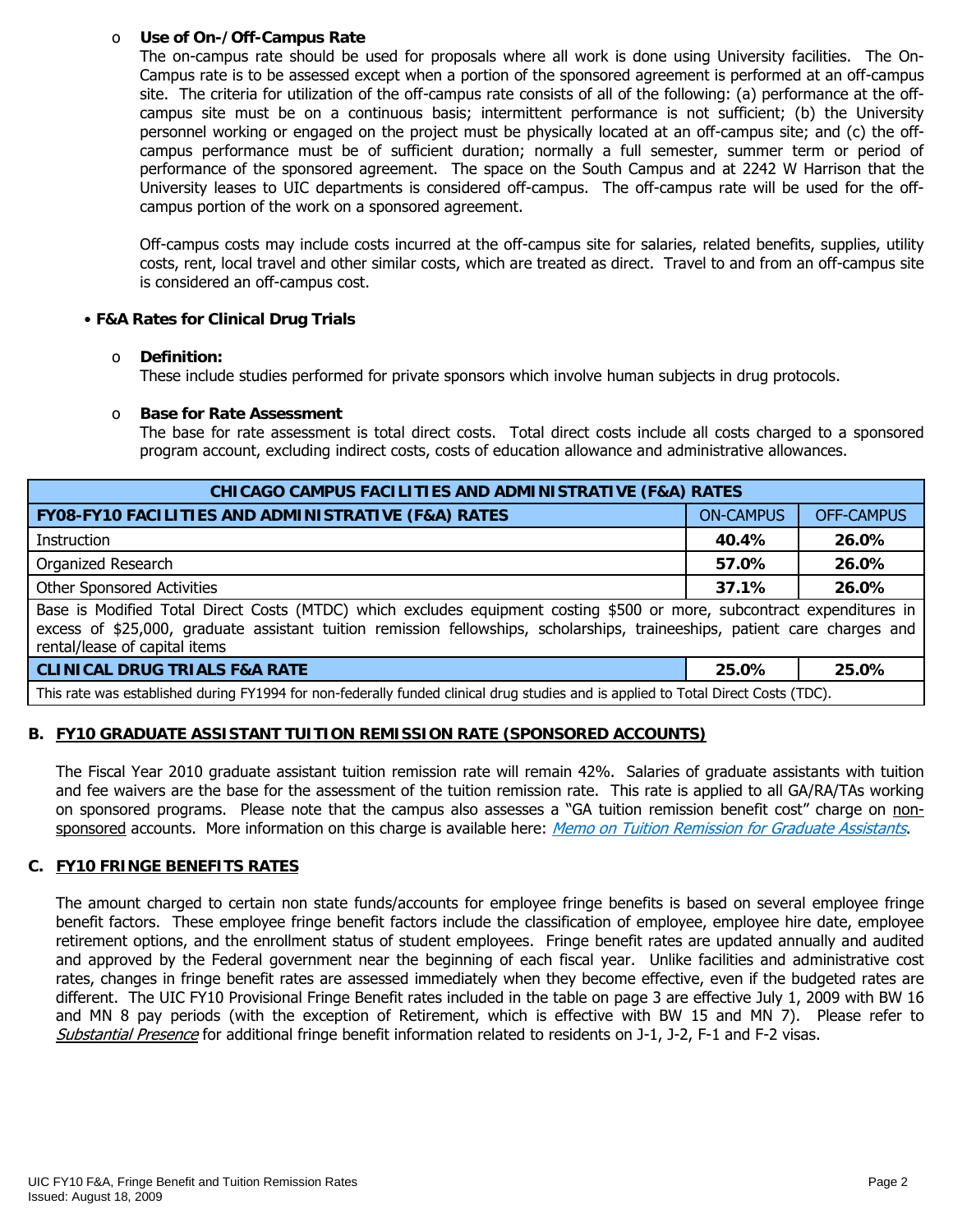The following 2 charts detail the fringe benefit costs by appointment type. The first chart below, details fringe benefit charges to sponsored accounts. The second chart on the following page details fringe benefit charges to non-sponsored accounts. The primary differences between the 2 charts are highlighted in yellow on each chart.

| <b>CHICAGO CAMPUS</b><br><b>FY10 PROVISIONAL FRINGE BENEFIT RATES</b><br>APPLICABLE TO SPONSORED PROJECTS     |                                             |                           |                          |                          |                          |           |                |
|---------------------------------------------------------------------------------------------------------------|---------------------------------------------|---------------------------|--------------------------|--------------------------|--------------------------|-----------|----------------|
| Appointment                                                                                                   | <b>Total Fringe</b><br><b>Benefits Rate</b> | Retirement<br>$(SURS)$ ** | Health, Life<br>& Dental | Workers'<br>$Comp+$      | Term.<br>Vacation/Sick   | Medicare‡ | <b>OASDI</b>   |
| Academic and Non-academic<br>Continuous* at 50% or More                                                       | <b>30.76%</b>                               | 9.73%                     | 18.31%                   | 0.08%                    | 1.19%                    | 1.45%     |                |
| Academic and Non-academic<br>Non-continuous* at 50% or More                                                   | 26.04%                                      | $\overline{\phantom{a}}$  | 18.31%                   | 0.08%                    | $\overline{\phantom{a}}$ | 1.45%     | 6.20%          |
| Academic and Non-academic<br>Continuous* at Less Than 50%                                                     | <b>12.45%</b>                               | 9.73%                     | ٠                        | 0.08%                    | 1.19%                    | 1.45%     |                |
| Academic and Non-academic<br>Non-continuous* at Less Than 50%                                                 | 7.73%                                       | $\overline{\phantom{a}}$  | $\overline{\phantom{0}}$ | 0.08%                    | $\overline{\phantom{a}}$ | 1.45%     | 6.20%          |
| Hourly Student Employees Enrolled 6 hours or More (Fall / Spring)<br>Or Enrolled 3 hours or More (Summer)     | 0.08%                                       |                           |                          | 0.08%                    |                          |           |                |
| Hourly Student Employees Enrolled Less Than 6 hours (Fall / Spring)<br>Or Enrolled Less Than 3 hours (Summer) | 7.73%                                       | $\overline{\phantom{a}}$  |                          | 0.08%                    |                          | 1.45%     | 6.20%          |
| GA/RA/TAs Enrolled 6 hours or More (Fall / Spring)<br>Or Enrolled 3 hours or More (Summer)                    | 2.35%                                       |                           | 2.27%                    | 0.08%                    | $\blacksquare$           | ٠         | $\overline{a}$ |
| GA/RA/TAs Enrolled Less Than 6 hours (Fall / Spring)<br>Or Enrolled Less Than 3 hours (Summer)                | 10.00%                                      | $\overline{\phantom{a}}$  | 2.27%                    | 0.08%                    | $\overline{\phantom{a}}$ | 1.45%     | 6.20%          |
| <b>Hospital Residents</b>                                                                                     | 29.49%                                      | 9.73%                     | 18.31%                   | $\overline{\phantom{a}}$ | ٠                        | 1.45%     | $\blacksquare$ |
| Extra Help Employees                                                                                          | 7.73%                                       |                           |                          | 0.08%                    |                          | 1.45%     | 6.20%          |

Research Associates receive fringe benefits that are consistent with their appointment type, detailed above (EG, Academic and Non-academic Continuous at 50% or More). Retired employees who are rehired by the University are not fringe benefit eligible and are only assessed for Medicare (1.45%). Fellowships are not assessed fringe benefits.

\*A continuous appointment is an appointment for a period of four continuous months or one academic term, whichever is less.

\*\* For employees who have elected the self-managed plan, the actual rate of 7.6% will be charged.

\*\* The current annual compensation limit for SURS is \$245,000 (for participants certified on or after July 1, 1996).

† For Auxiliary Services, the Worker's Compensation rate is 1.06%.

‡This chart includes a Medicare charge for employees hired after 4/1/86. There are no Medicare charges for employees hired before that date.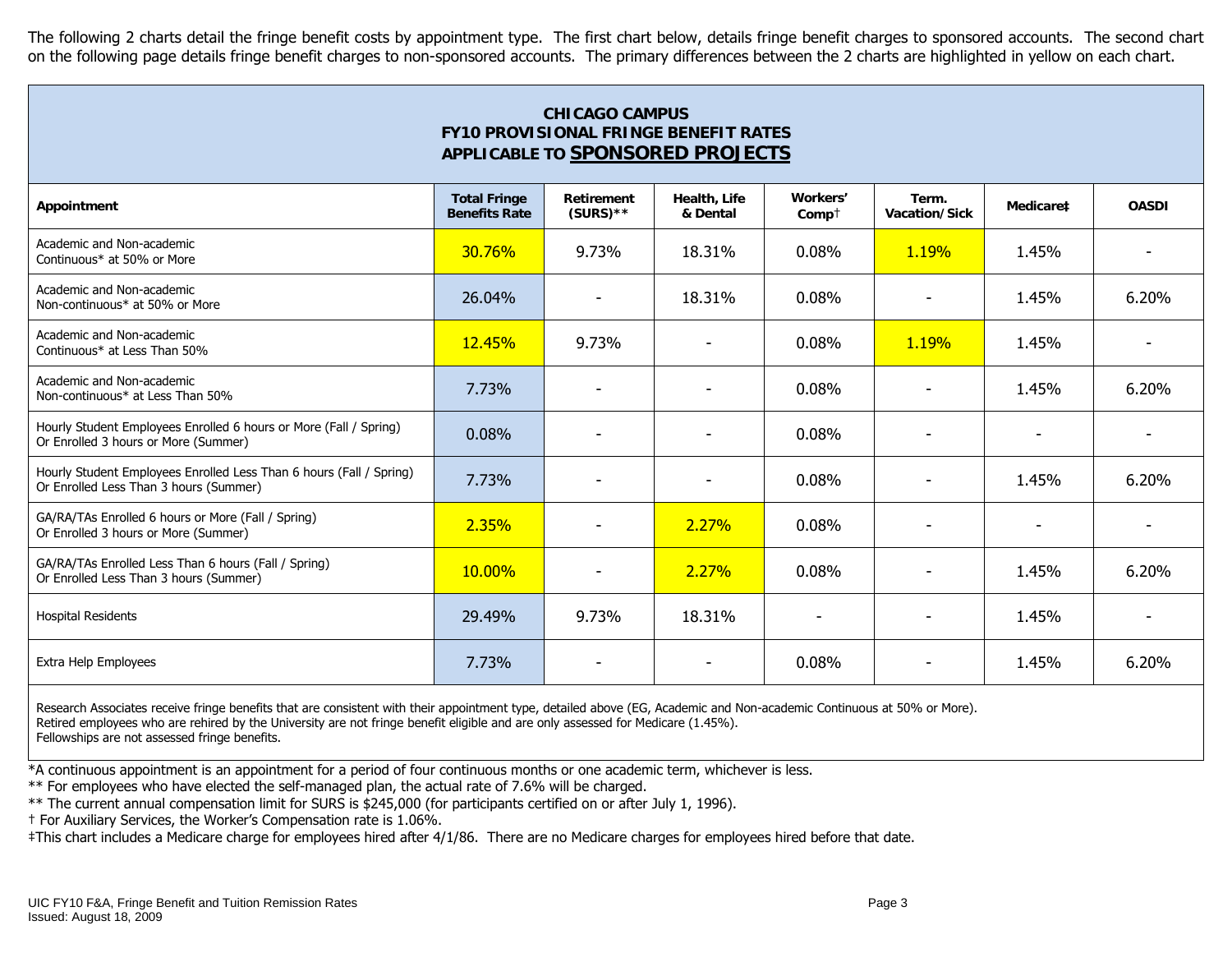# **CHICAGO CAMPUS FY10 PROVISIONAL FRINGE BENEFIT RATES APPLICABLE TO OTHER ASSESSED ACCOUNTS**

(ADMINISTRATIVE ALLOWANCES, ICR, PRIVATE UNRESTRICTED GIFTS, ETC)

| Appointment                                                                                                   | <b>Total Fringe</b><br><b>Benefits Rate</b> | <b>Retirement</b><br>$(SURS)$ ** | Health, Life<br>& Dental | Workers'<br>$Comp+$ | Term.<br>Vacation/Sick   | Medicare‡                | <b>OASDI</b>             |
|---------------------------------------------------------------------------------------------------------------|---------------------------------------------|----------------------------------|--------------------------|---------------------|--------------------------|--------------------------|--------------------------|
| Academic and Non-academic<br>Continuous* at 50% or More                                                       | 29.57%                                      | 9.73%                            | 18.31%                   | 0.08%               | $\overline{\phantom{0}}$ | 1.45%                    |                          |
| Academic and Non-academic<br>Non-continuous* at 50% or More                                                   | 26.04%                                      | $\overline{\phantom{0}}$         | 18.31%                   | 0.08%               | $\overline{\phantom{0}}$ | 1.45%                    | 6.20%                    |
| Academic and Non-academic<br>Continuous* at Less Than 50%                                                     | 11.26%                                      | 9.73%                            | ۰                        | 0.08%               | $\blacksquare$           | 1.45%                    |                          |
| Academic and Non-academic<br>Non-continuous* at Less Than 50%                                                 | 7.73%                                       |                                  |                          | 0.08%               |                          | 1.45%                    | 6.20%                    |
| Hourly Student Employees Enrolled 6 hours or More (Fall / Spring)<br>Or Enrolled 3 hours or More (Summer)     | 0.08%                                       |                                  | ٠                        | 0.08%               |                          |                          |                          |
| Hourly Student Employees Enrolled Less Than 6 hours (Fall / Spring)<br>Or Enrolled Less Than 3 hours (Summer) | 7.73%                                       |                                  | ۰                        | 0.08%               | $\overline{\phantom{0}}$ | 1.45%                    | 6.20%                    |
| GA/RA/TAs Enrolled 6 hours or More (Fall / Spring)<br>Or Enrolled 3 hours or More (Summer)                    | 0.08%                                       | $\overline{\phantom{a}}$         | $\equiv$                 | 0.08%               | $\overline{\phantom{a}}$ | $\overline{\phantom{a}}$ | $\overline{\phantom{0}}$ |
| GA/RA/TAs Enrolled Less Than 6 hours (Fall / Spring)<br>Or Enrolled Less Than 3 hours (Summer)                | 7.73%                                       |                                  | $\overline{\phantom{a}}$ | 0.08%               |                          | 1.45%                    | 6.20%                    |
| <b>Hospital Residents</b>                                                                                     | 29.49%                                      | 9.73%                            | 18.31%                   | ٠                   |                          | 1.45%                    |                          |
| Extra Help Employees                                                                                          | 7.73%                                       |                                  |                          | 0.08%               |                          | 1.45%                    | 6.20%                    |

Research Associates receive fringe benefits that are consistent with their appointment type, detailed above (EG, Academic and Non-academic Continuous at 50% or More). Retired employees who are rehired by the University are not fringe benefit eligible and are only assessed for Medicare (1.45%). Fellowships are not assessed fringe benefits.

\*A continuous appointment is an appointment for a period of four continuous months or one academic term, whichever is less.

\*\* For employees who have elected the self-managed plan, the actual rate of 7.6% will be charged.

\*\* The current annual compensation limit for SURS is \$245,000 (for participants certified on or after July 1, 1996).

† For Auxiliary Services, the Worker's Compensation rate is 1.06%.

‡This chart includes a Medicare charge for employees hired after 4/1/86. There are no Medicare charges for employees hired before that date.